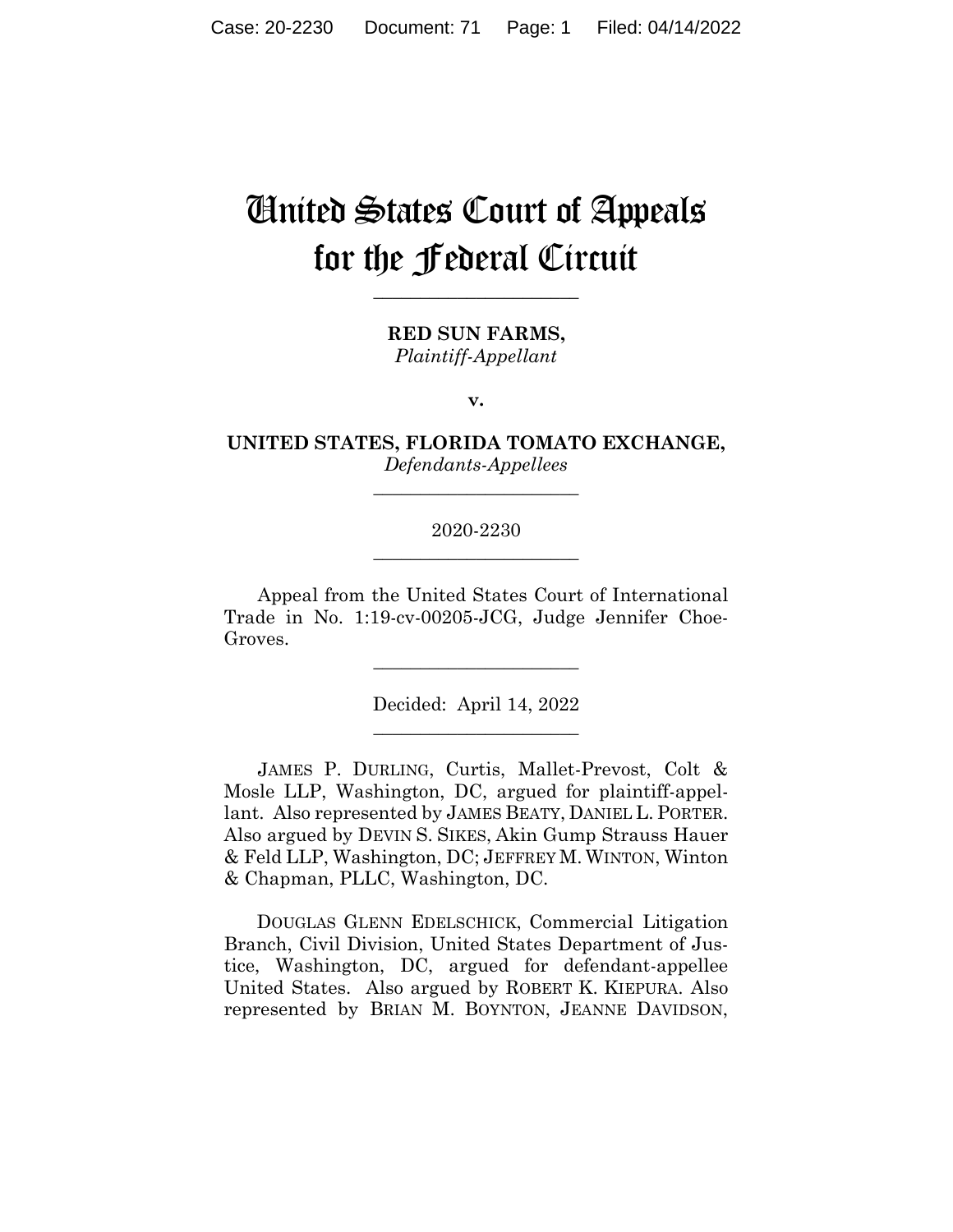FRANKLIN E. WHITE, JR.; EMMA T. HUNTER, Office of the Chief Counsel for Trade Enforcement & Compliance, United States Department of Commerce, Washington, DC.

 MARY JANE ALVES, Cassidy Levy Kent USA LLP, Washington, DC, argued for defendant-appellee Florida Tomato Exchange. Also represented by JAMES R. CANNON, JR., ULRIKA K. SWANSON, JONATHAN M. ZIELINSKI.

Before DYK, PROST, and TARANTO, *Circuit Judges*.

 $\mathcal{L}_\text{max}$  and  $\mathcal{L}_\text{max}$  and  $\mathcal{L}_\text{max}$  and  $\mathcal{L}_\text{max}$ 

Opinion for the Court filed by *Circuit Judge* TARANTO.

Opinion dissenting-in-part and concurring-in-part filed by *Circuit Judge* DYK.

## TARANTO, *Circuit Judge*.

This is one of several appeals argued together to this panel, all arising out of an antidumping duty investigation to determine whether fresh Mexican tomatoes were being imported into the United States and sold at less than fair value.The history of the proceedings is described in our two accompanying precedential opinions in *Confederacion de Asociaciones Agricolas del Estado de Sinaloa, A.C. v. United States*, No. 2020-2232, and *Bioparques de Occidente v. United States*, No. 2020-2265. In this case, we reverse and remand.

I

## A

"Red Sun Farms" is the trade name under which various identified entities do business. These entities are "U.S. producers of fresh tomatoes grown in the United States, U.S. importers and resellers of fresh tomatoes from Mexico, and foreign producers and exporters of fresh tomatoes from Mexico." Appellant's Br. 3; *see also* J.A. 21 (summons).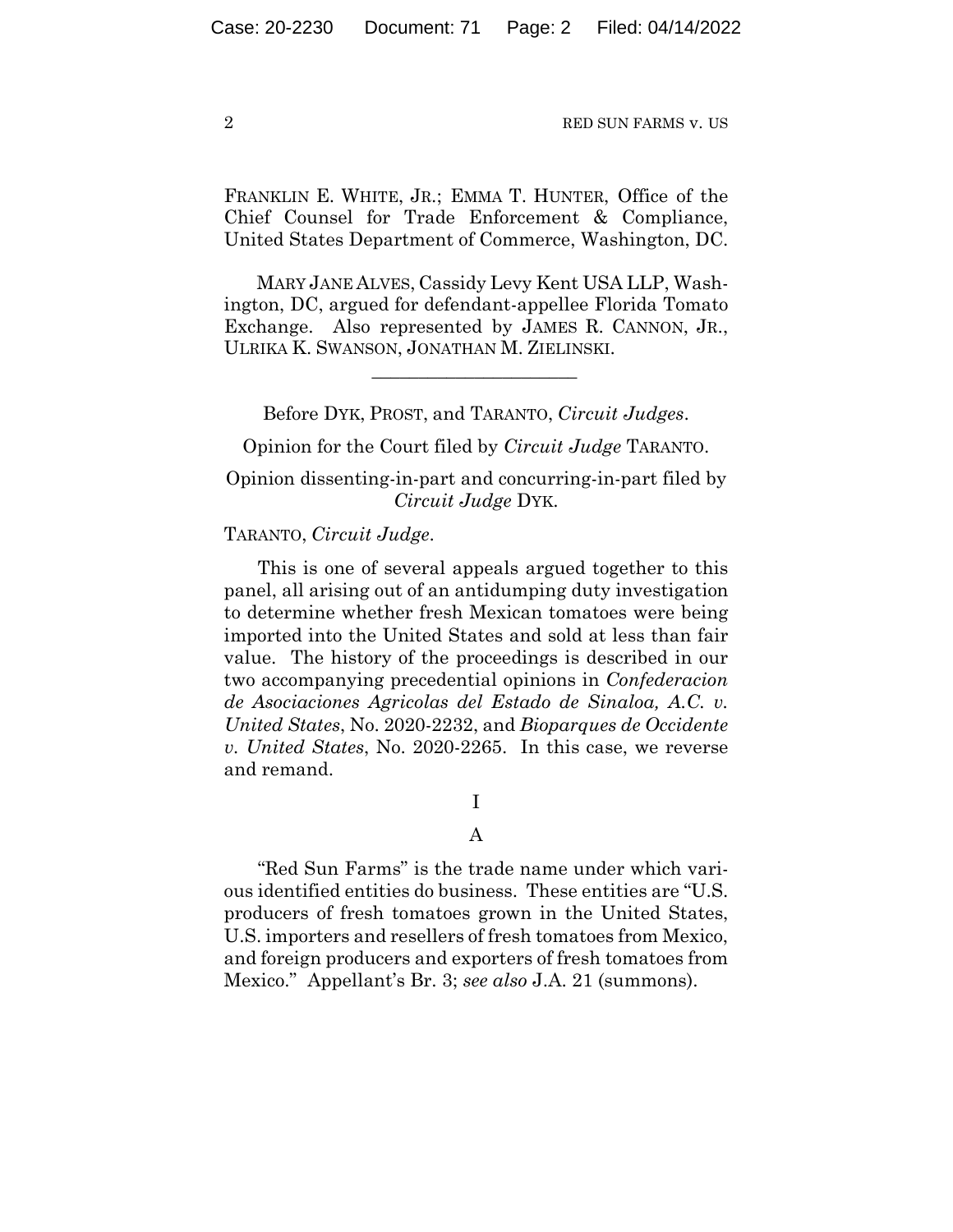The complaint in this case was filed against the United States in the Court of International Trade ("Trade Court") on December 26, 2019. It begins: "1. Plaintiff Red Sun Farms (Naturbell SPR DE RL, San Miguel Red Sun Farms SPR DE RL DE CV, Agricola El Rosal SA DE, Jem D International Michigan Inc., and Red Sun Farms Virginia LLC, collectively d/b/a Red Sun Farms) by and through its counsel, states the following claims against the Defendant, the United States." J.A. 24. The caption on the complaint is simply "Red Sun Farms, Plaintiff, v. United States, Defendant." *Id.* After beginning with the identification of "Red Sun Farms" with the above quote, the complaint thereafter uses the singular "Plaintiff." *See* J.A. 24–36. Like the Trade Court, we will follow that usage—which, however, raises issues to be addressed on remand, as we will discuss.

The complaint followed the filing, on November 25, 2019, of the summons that commenced the Trade Court case. J.A. 21–23. The summons includes the same caption and formulation relating "Red Sun Farms" to five identified entities as does the later complaint, but the summons, while twice referring to "Plaintiff" (singular), also twice refers to "Plaintiffs" (plural). J.A. 21. The corporate disclosure statement filed with the summons states: "Plaintiff and its member companies are not publicly-owned." Form 13 Corporate Disclosure Statement, *Red Sun Farms v. United States*, No. 1:19-cv-00205 (Ct. Int'l Trade Nov. 25, 2019), ECF No. 3.

In the Trade Court, the government flagged the issue of who precisely brought this action. In its March 2020 motion to dismiss, the government observed, with respect to the five identified entities doing business as "Red Sun Farms," that "[i]t is unclear whether all of these parties possess standing or can be considered real parties in interest" and reserved its right to raise additional arguments on the subject. J.A. 62 n.1. In April 2020, in a discovery filing,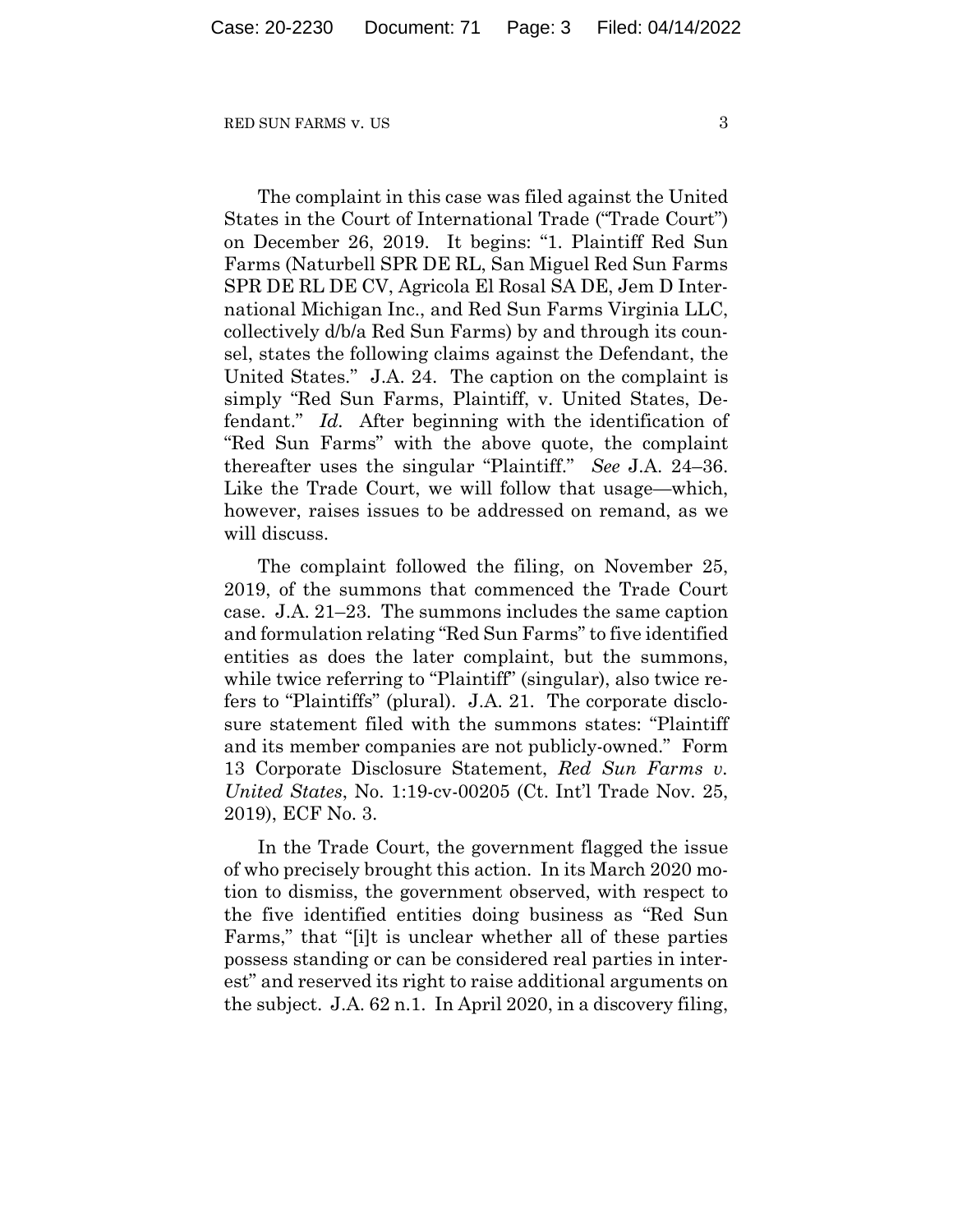the government noted the varying singular/plural usage by Red Sun Farms and stated that "'Plaintiff' Red Sun Farms actually consists of several companies, which are" the five identified in the quote above. J.A. 180 n.1. We note that, in this court, Red Sun Farms, in its certificate of interest (Form 9 in this court), used the same formulation quoted above from the complaint, *i.e.*, "Red Sun Farms ([the identified five entities], collectively d/b/a Red Sun Farms)," to designate "all entities represented by the undersigned counsel in this case." Certificate of Interest, *Red Sun Farms v. United States*, No. 2020-2230 (Fed. Cir. Sept. 16, 2020), ECF No. 3.

## B

On the merits, Red Sun Farms presented seven claims in the complaint. All claims challenge aspects of the final determination resulting from Commerce's continued investigation. *See* Fresh Tomatoes from Mexico: Final Determination of Sales at Less than Fair Value, 84 Fed. Reg. 57,401 (Oct. 25, 2019) (*Final Determination*).The claims fall into three categories: (1) that Commerce improperly selected new respondents in its continued investigation; (2) that Commerce committed timing and procedural errors in reaching its final determination; and (3) that Commerce utilized flawed methodologies to calculate dumping margins, the all-others rate, and cash deposit rates in the final determination.Red Sun Farms alleged in the complaint that the Trade Court had jurisdiction under 28 U.S.C. § 1581(c) because Red Sun Farms challenged a final determination resulting from a continued investigation under 19 U.S.C.  $\S$  1516a(a)(2)(B)(iv).

The government moved to dismiss on grounds of ripeness, lack of subject matter jurisdiction, and failure to state a claim upon which relief can be granted. The Trade Court granted the government's motion and dismissed the complaint with prejudice on ripeness grounds because the 2019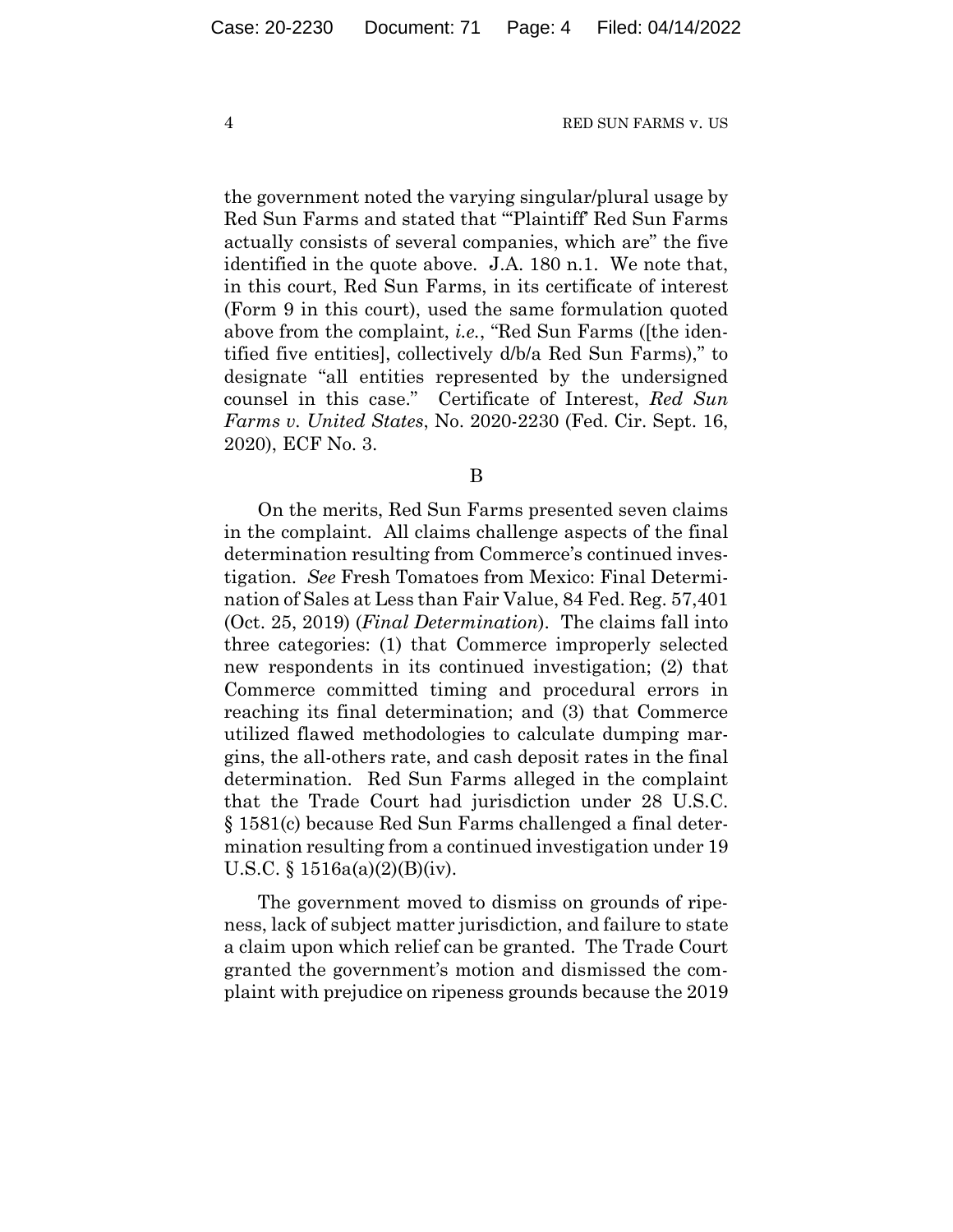suspension agreement remained in place, and there had been accordingly no final antidumping order issued based on the *Final Determination*. *Red Sun Farms v. United States*, 469 F. Supp. 3d 1403, 1408–10 (Ct. Int'l Trade 2020). Red Sun Farms appeals. We have jurisdiction pursuant to 28 U.S.C. § 1295(a)(5).

#### II

Like the appellants in *Bioparques de Occidente v. United States*, No. 2020-2265 [hereafter "*Bioparques*"], Red Sun Farms challenges the *Final Determination* published by the Department of Commerce on October 25, 2019. The Trade Court held in this case, as it did in the *Bioparques* case, that these challenges were premature because no final antidumping order had issued. Today we reverse that holding in *Bioparques*, and we do the same in this case, relying on our opinion in *Bioparques*—which applies because Red Sun Farms' interests include the present, concrete interests of exporters bound by the suspension agreement at the center of *Bioparques*. Red Sun Farms' claims are not premature.

As to statutory jurisdiction, this case differs from *Bioparques*. There, we hold that jurisdiction exists based on  $\S\ S 1516a(g)(3)(A)(i)$  and  $1516a(a)(2)(B)(i)$ ; and we do not reach the issue of jurisdiction based on  $\S$ § 1516a(a)(2)(A)(i) and 1516a(a)(2)(B)(iv). Here, Red Sun Farms invokes only the latter basis of statutory jurisdiction. We hold, in agreement with Red Sun Farms, that the Trade Court has statutory jurisdiction on that basis.

## A

Under § 1516a(a)(2)(A)(i)(I), "[w]ithin thirty days after . . . the date of publication in the Federal Register of . . . notice of *any* determination described in clause . . . (iv) . . . of subparagraph (B)," "an interested party who is a party to the proceeding in connection with which the matter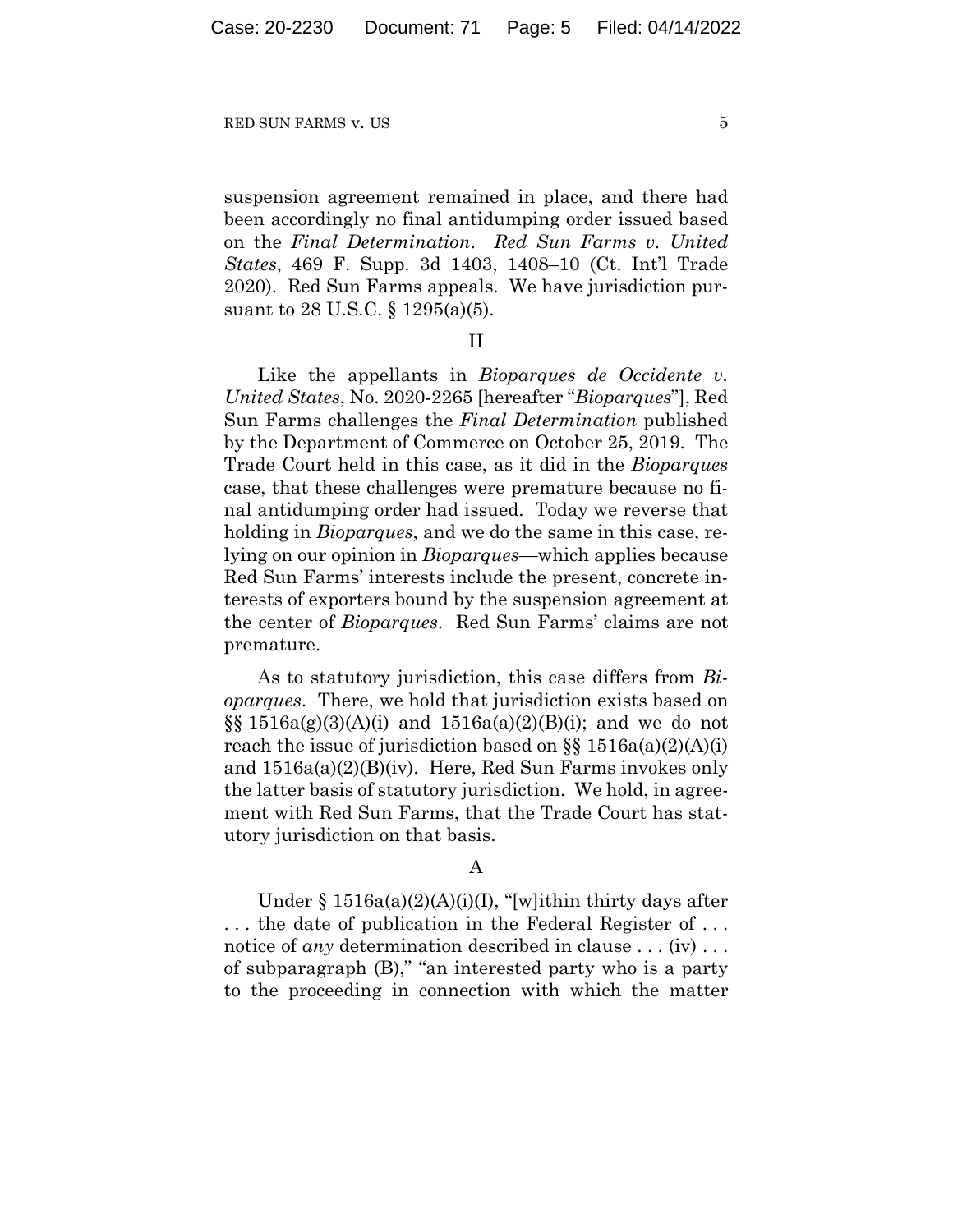arises may commence an action" in the Trade Court by filing a summons, to be followed by a complaint within 30 days thereafter (emphasis added). Clause (iv) of subparagraph (B) reads:

(B) Reviewable determinations

The determinations which may be contested under subparagraph (A) are as follows:

\* \* \*

(iv) A determination by the administering authority, under section 1671c or 1673c of this title, to suspend an antidumping duty or a countervailing duty investigation, including any final determination resulting from a continued investigation which changes the size of the dumping margin or net countervailable subsidy calculated, or the reasoning underlying such calculations, at the time the suspension agreement was concluded.

§ 1516a(a)(2)(B)(iv) [hereafter "B(iv)"]. As explained in *Bioparques*, § 1673c covers agreements to suspend an investigation,  $\S 1673c(c)$ ; continued investigations,  $\S 1673c(f)(3)$ ; and procedures relating to final determinations in those continued investigations, *id.* As also explained in *Bioparques*, Congress gave not only domestic-industry entities but also the exporter signatories (if they are significant enough together) the right to demand a continued investigation after publication of a suspension agreement. § 1673c(g). *See Bioparques*, slip op. at 17.

The government agrees that Commerce's *Final Determination* in the present matter is a "final determination resulting from a continued investigation which changes the size of the dumping margin." Oral Arg. at 1:22:40–1:23:02; *see also* Notice of Preliminary Determination of Sales at Less Than Fair Value and Postponement of Final Determination: Fresh Tomatoes From Mexico, 61 Fed. Reg. 56,608,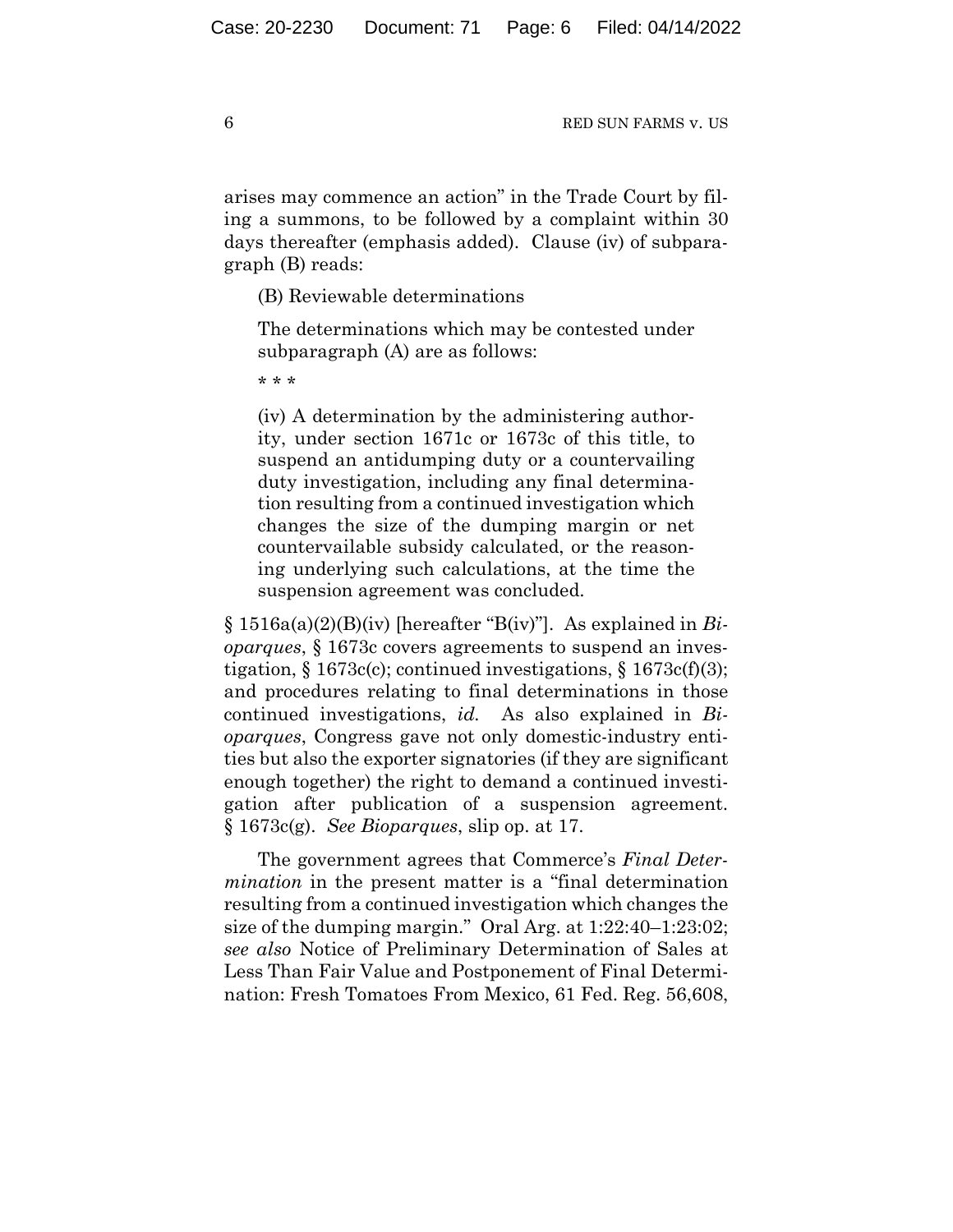56,615 (Nov. 1, 1996) (*Preliminary Determination*) (setting preliminary dumping margins); *Final Determination*, 84 Fed. Reg. at 57,402 (changing the size of those margins). And the government does not dispute that Red Sun Farms served its summons within 30 days of publication of the *Final Determination* and served its complaint within 30 days thereafter. The government nevertheless disputes the applicability of B(iv).

The government's argument is that any challenge under B(iv) must include a timely challenge to the suspension agreement itself—to a "determination by" Commerce "to suspend an antidumping duty ... investigation."  $§ 1516a(a)(2)(B)(iv)$ . According to the government, even if the challenger's only grievance is with the final determination in the continued investigation, it cannot challenge that final determination under B(iv) unless it filed an action within 30 days of the publication of the suspension agreement at issue. It is not enough, says the government, that the challenger filed its B(iv) action within 30 days of the publication of the final determination that follows that agreement. In this matter, it is undisputed that Red Sun Farms did not file an action within 30 days of publication of the 2019 Agreement.

We have not ruled on the proper interpretation of B(iv), so the government bases its argument on *Usinas Siderúrgicas de Minas Gerais, S/A v. United States*, 201 F. Supp. 2d 1304 (Ct. Int'l Trade 2002). There, the Trade Court concluded that B(iv) covers only actions that allege that the suspension agreement should not have been executed or that it is defective in light of a final determination's alteration of margins or reasoning underlying the agreement, and it determined that B(iv) actions must be brought within 30 days of publication of the suspension agreement. *Id.* at 1312. The *Usinas* court reasoned that the statute, through its "including" language, "close[ly] reference[s]" the underlying suspension agreement, so that a challenge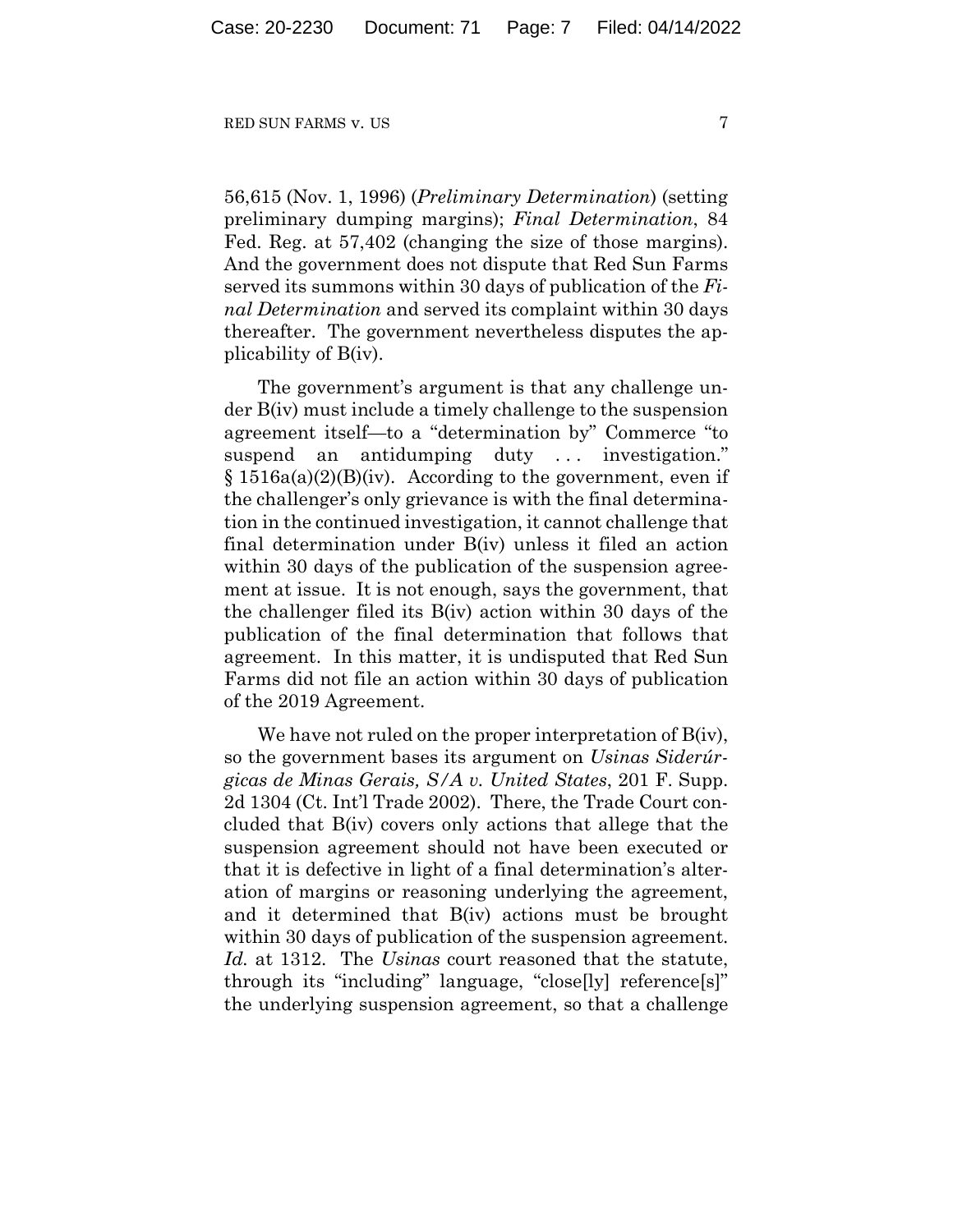to the final determination can be brought only as part of a challenge to the suspension agreement itself. *Id.*

*Usinas* is not precedent for this court, and we conclude that the *Usinas* court read B(iv) too narrowly. A final determination in a continued investigation that changes the dumping margins after the conclusion of the suspension agreement, like the *Final Determination* here, is a "determination described in clause ... (iv) ... of subparagraph (B)."  $§ 1516a(a)(2)(A)(i)$ . And "any" such determination may be reviewed by filing a summons within 30 days of that determination's publication (followed by a complaint within 30 days thereafter). *Id.* The language of subparagraph (A) directly applies to these types of determinations, in which Commerce's calculation of dumping margins has changed, creating a different set of circumstances from those on which the suspension agreement was based.

The language of B(iv), on which the *Usinas* court relied, does not support a contrary conclusion. The court in *Usinas*, agreeing with the government, ruled that the "including" term could have (and therefore had to be given) a meaning under which the words following "including" identify a component part of what is identified in the words preceding "including." *Usinas*, 201 F. Supp. 2d at 1310–13 (using "illustrative," "component part," and similar terms to identify this interpretation). But that meaning makes no linguistic sense in B(iv). A final determination in a continued investigation is not naturally described as a part of a "determination . . . to suspend"; they are not even made at the same time or in the same Commerce document or announcement. Indeed, the particular final determinations identified in B(iv) qualify only if they embody *changes*  in the premises of the earlier-made "determination . . . to suspend." A whole/part meaning makes no sense in B(iv), unlike in B(i) or B(ii), which refer to a final affirmative determination as including a negative "part" (and vice versa)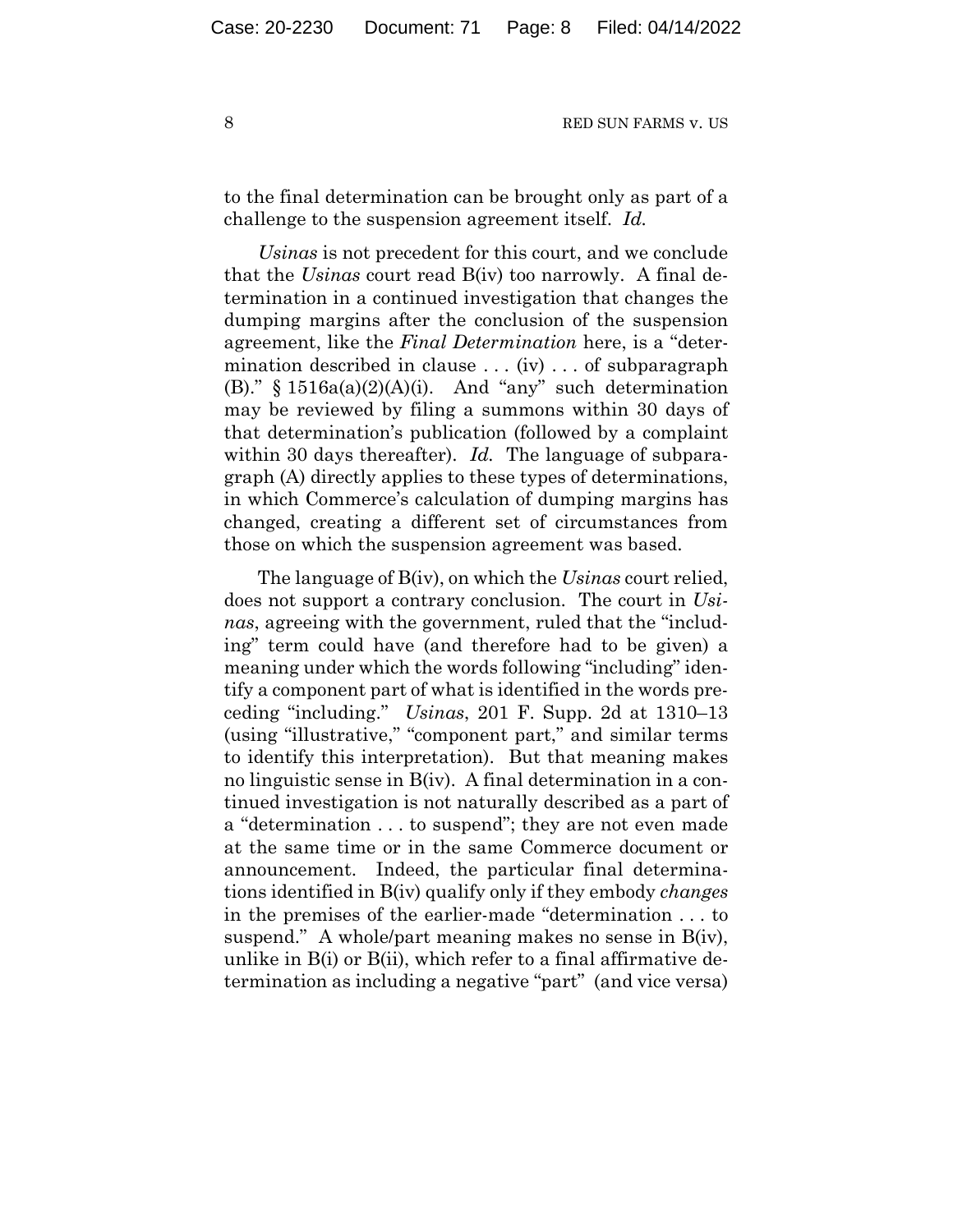of the single Commerce announcement, with no gap in time of publication.

As the court in *Usinas* recognized, "including" in legal settings can have an "expansive" meaning, 201 F. Supp. 2d at 1311, under which a provision as a whole encompasses both what comes before and what comes after the word. Here, such a meaning is supported by the language with which subparagraph B begins: "The determinations which may be contested under subparagraph (A) clause are as follows . . . ." The "including" phrase of B(iv) is naturally understood as identifying something as being "includ[ed]" among the "determinations which may be contested under subparagraph (A)," not (unnaturally) as "includ[ed]" within the "determination . . . to suspend." Accordingly, not only the text of subparagraph (A) but also the text of subparagraph (B) supports Red Sun Farms' interpretation.

This interpretation also fits with other pertinent aspects of the statute. *See*, *e.g.*, *Merit Mgmt. Group, LP v. FTI Consulting, Inc.*, 138 S. Ct. 883, 892–93 (2018) (considering "[t]he language of [the provision at issue], the specific context in which that language is used, and the broader statutory structure"). Congress expressly authorized both domestic-industry entities and exporter signatories (the latter if significant enough together) to trigger a continued investigation,  $\S 1673c(g)$ , and the disputed "including" clause of B(iv) specifically refers to final determinations resulting from such continued investigations that change the premises existing when the suspension agreement was executed. The B(iv) provision thus clearly contemplates a scenario (among others) in which exporter signatories, having just signed the suspension agreement, are interested *only* in obtaining a correct final determination—whether to give them a reason to withdraw from the agreement or, conversely, to avoid termination of a satisfactory suspension agreement because it is deemed not to adhere to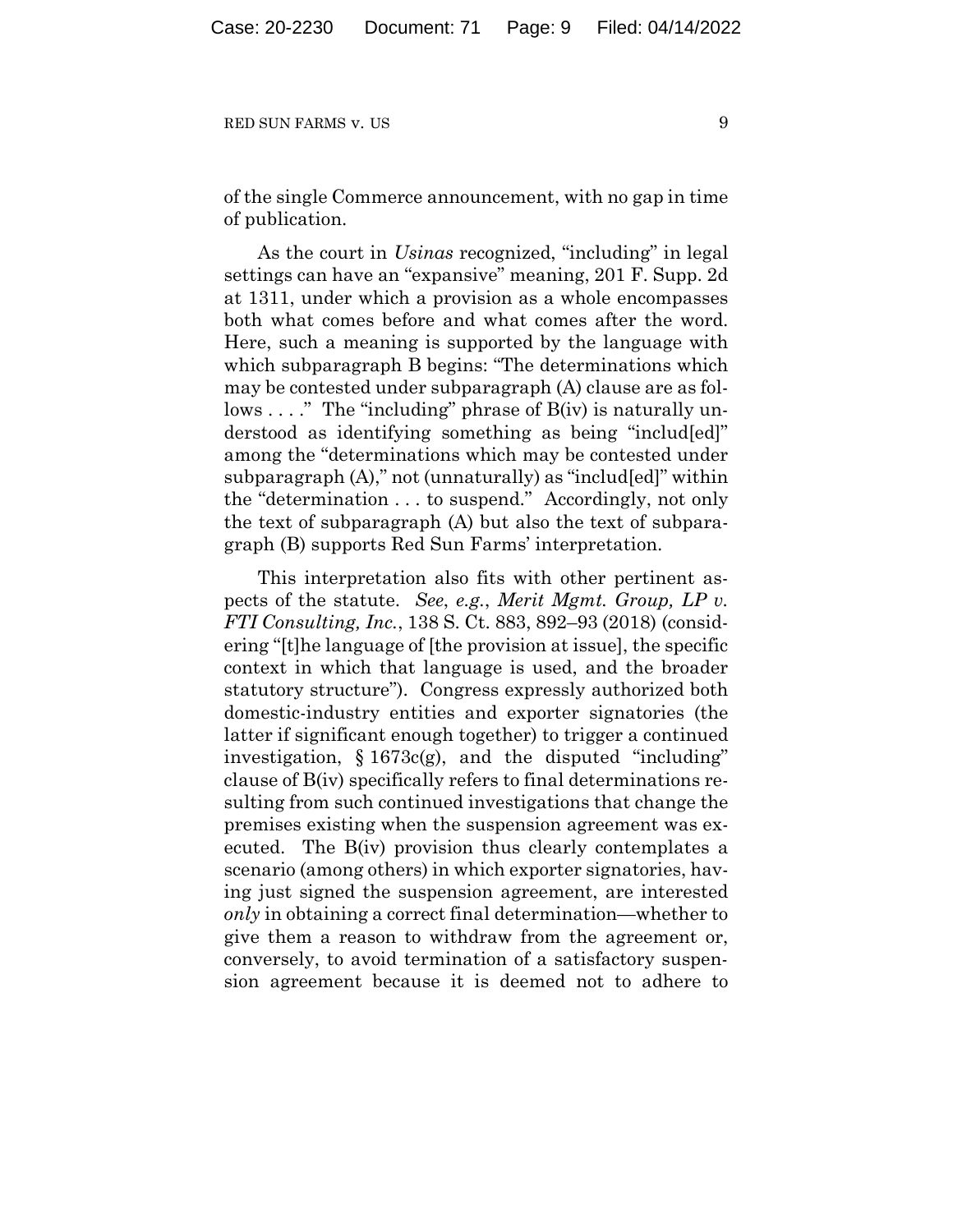statutory requirements based on a new incorrect final determination (*e.g.*, of higher dumping margins).

The government argues that the Mexican signatories could have challenged the suspension agreement within 30 days of its publication and that such a challenge would have served as a placeholder, allowing them to amend their complaints later to challenge a final determination in the continued investigation once such a final determination was published. Oral Arg. at 1:38:42–1:40:10. But the question is not what could be done, but what must be done. And not only does the government's interpretation conflict with the text of the statute, as just discussed, but the government has not identified any reason why Congress should be understood to have imposed such a placeholder-filing requirement when the interested party is not yet aggrieved by anything and will become aggrieved only later if it sees flaws in a final determination that are worth trying to correct through litigation. Nor has the government identified any support in the legislative history; in fact, no party has presented to us any argument based on legislative history.

The filing requirement urged by the government also would be an awkward fit with the timing requirements of the statute. The government's interpretation would require parties that *might* later want to challenge a final determination in a continued investigation—without even knowing the results of that determination—to file a challenge to the suspension agreement within 30 days of the agreement's publication. Of course, it is conceivable that a final determination might issue within that very brief period, despite the work needed to resume an investigation that has been suspended and arrive at a final determination. But the government has supplied no sound basis for concluding that Congress was acting on the assumption that a final determination would issue in that period or otherwise in time for it to be evaluated before the end of the 30-day period from the publication of the suspension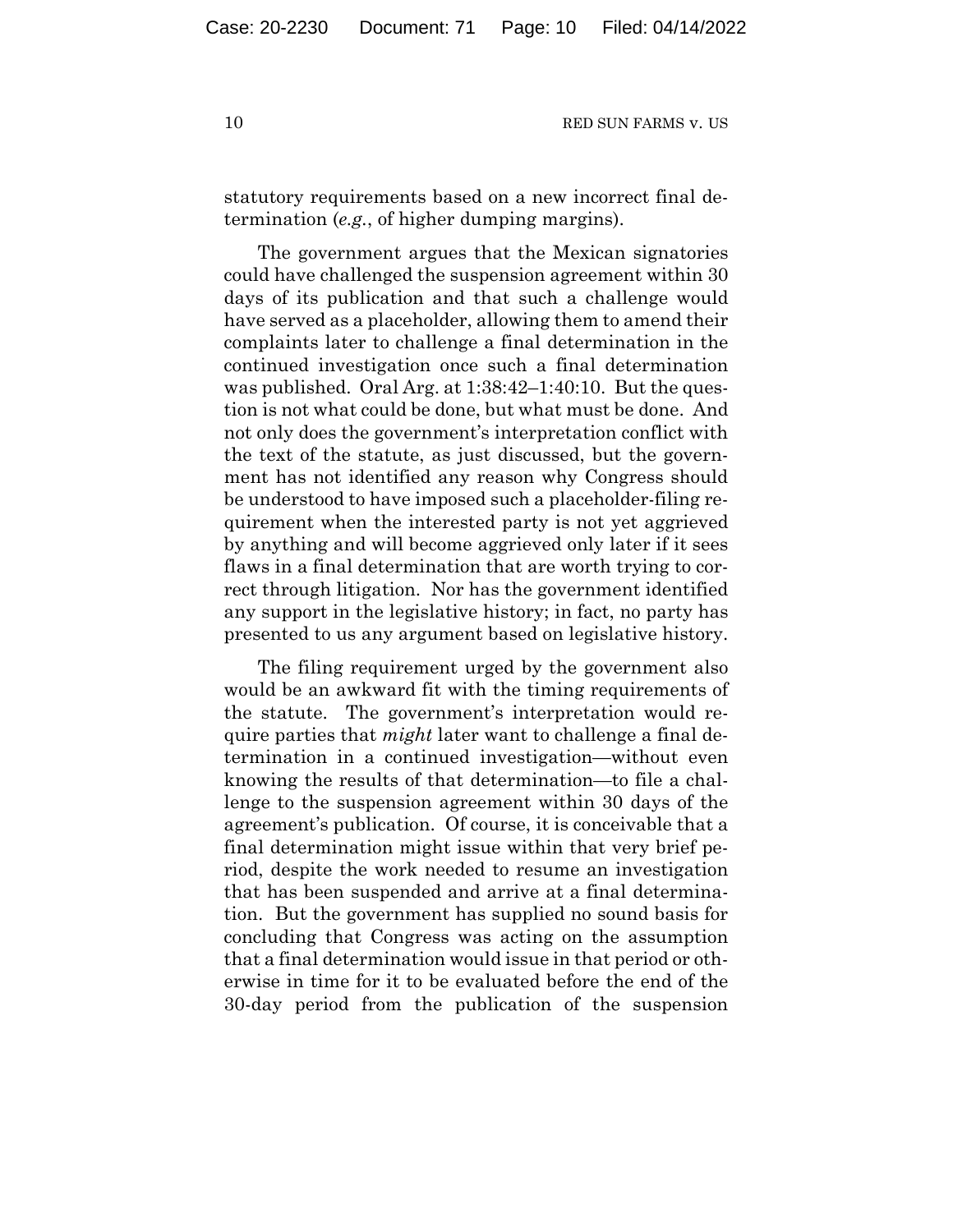agreement. Indeed, Congress allowed for 20 days after the publication of a suspension agreement for domestic-industry entities or exporter signatories just to file a request for continued investigation,  $\S 1673c(g)$ , and for 75 days after the preliminary determination for Commerce to make a final determination, which may be further extended to 135 days, *see* § 1673d(a)(1)–(2). Here, the *Final Determination*  was published on October 25, 2019, which is 31 days after the September 24, 2019 publication of the suspension agreement. *Final Determination*, 84 Fed. Reg. at 57,402 n.8. Red Sun Farms did not know the results of the continued investigation, let alone have time to evaluate it, within 30 days of the agreement's publication.

We hold that an affirmative final determination in a continued investigation may be challenged under § 1516a(a)(2)(A)(i)(I) within 30 days of the publication of the final determination under  $\S 1516a(a)(2)(B)(iv)$ , which provides the Trade Court jurisdiction under 28 U.S.C. § 1581(c). On the record before us, those provisions support Trade Court jurisdiction over Red Sun Farms' challenge to the *Final Determination*. The dismissal must therefore be reversed, and the case remanded.

B

On remand, the Trade Court should address issues raised by the naming of "Red Sun Farms" as the lone "Plaintiff" in the caption of the case. The summons and complaint use "Red Sun Farms" as the collective litigation name of the group of the five identified domestic and foreign producers, exporters, and importers, which, the filings assert, use "Red Sun Farms" as their trade name in conducting business; but the summons also refers to the five companies as "Plaintiffs." We note here some issues raised by these facts, and the others recited above. We do not decide which ones need to be addressed and resolved on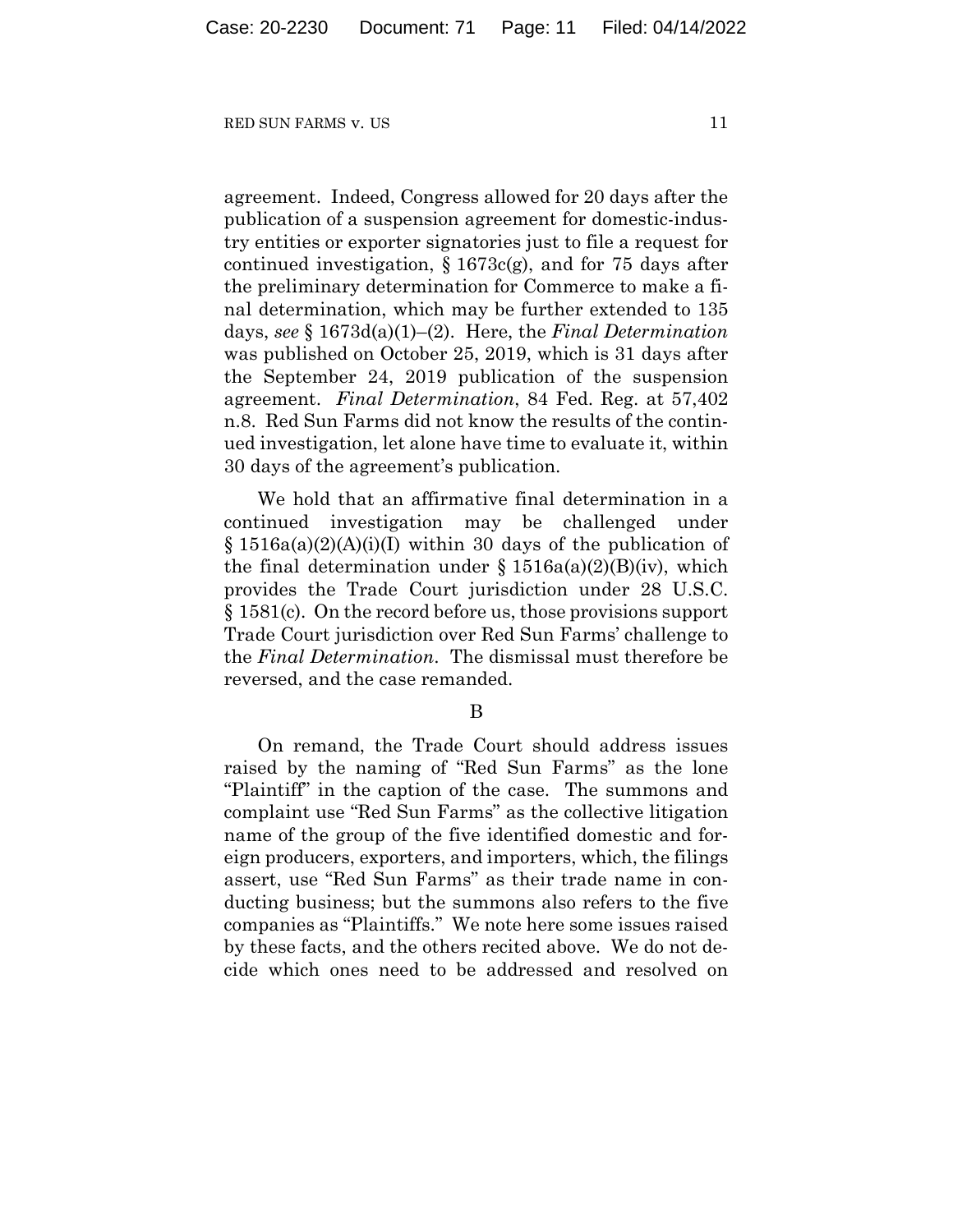remand, whether other issues need to be addressed and resolved, and what consequences might follow.

One issue is whether the five entities doing business under the Red Sun Farms name are actually already plaintiffs in this case and should be named in the caption. If so, the question might arise whether some of the five entities (for example, perhaps the domestic producers) might lack standing. If the five entities are not yet parties, a question might arise whether they can be made parties.

Another issue is whether Red Sun Farms is itself an entity with legal capacity to sue. USCIT Rule 17(b)(3) states that for non-corporations, capacity to sue is determined "by the law of the appropriate state, except that ... a partnership or other unincorporated association with no such capacity under that state's law may sue or be sued in its common name to enforce a substantive right existing under the United States Constitution or laws." Regarding the first clause, state law appears to differ on use of a trade name when bringing suit. *Compare, e.g.*, *America's Wholesale Lender v. Pagano*, 866 A.2d 698, 700 (Conn. App. Ct. 2005) ("Because the trade name of a legal entity does not have a separate legal existence, a plaintiff bringing an action solely in a trade name cannot confer jurisdiction on the court."), *with Sam's Wholesale Club v. Riley*, 527 S.E.2d 293, 296 (Ga. Ct. App. 1999) ("A corporation conducting business in a trade name may sue or be sued in [its] trade name." (quoting *Carrier Transicold Div. v. Southeast Appraisal Resource Assocs.*, 504 S.E.2d 25, 26 (Ga. Ct. App. 1998)). If Red Sun Farms lacks capacity to sue under appropriate state law, the question arises whether it has capacity to sue under the "except that" clause of USCIT Rule 17(b)(3) as a partnership or other unincorporated association suing to enforce substantive rights under Title 19 of the U.S. Code. We note, finally, that if capacity to sue is missing, a question could arise about whether the defect is jurisdictional. *See generally* 6A Charles Alan Wright &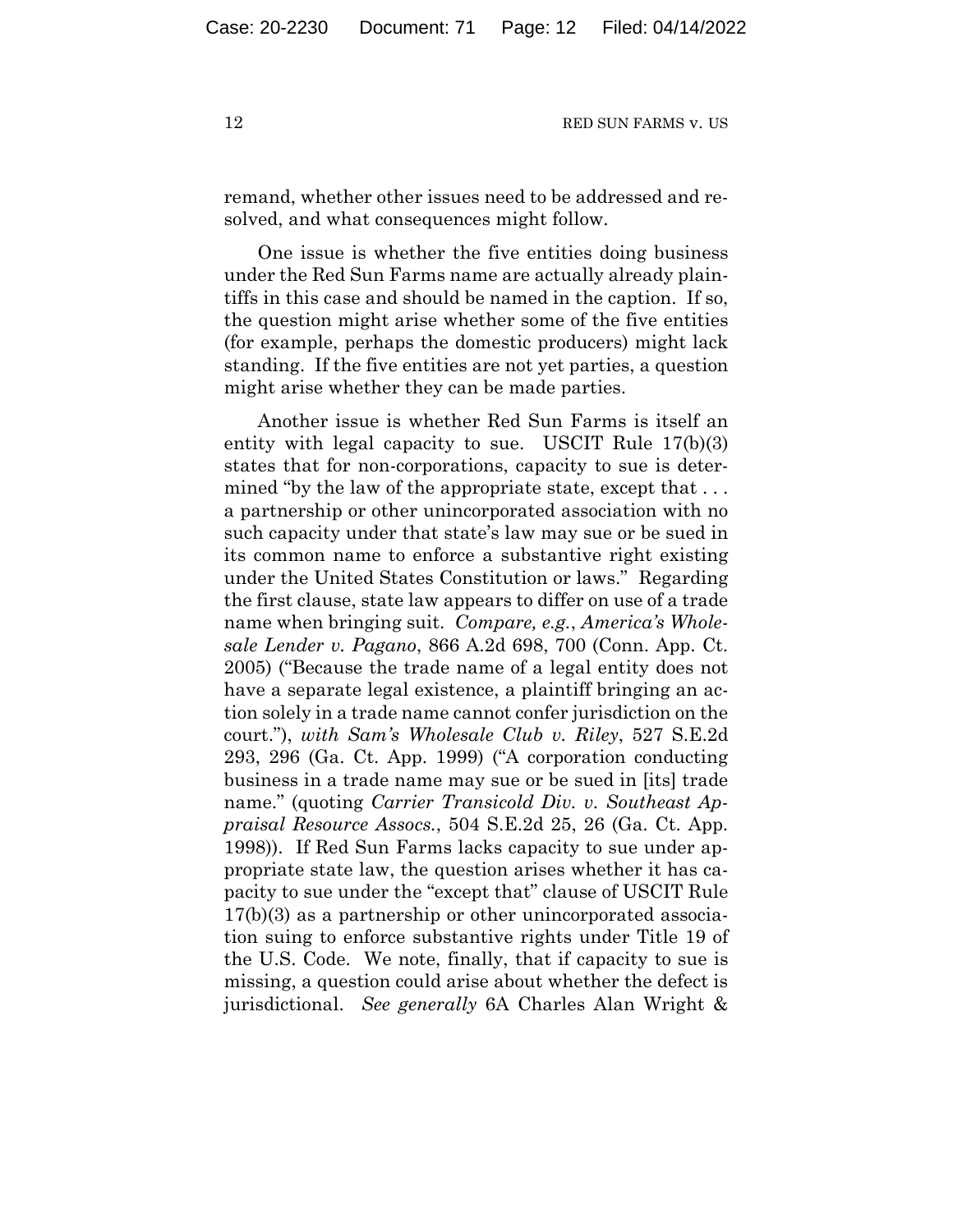Arthur R. Miller, *Federal Practice and Procedure* § 1559 (3d ed.).

# III

We reverse the Trade Court's decision and remand for further proceedings consistent with this opinion and our decision in *Bioparques*.

The parties shall bear their own costs.

## **REVERSED AND REMANDED**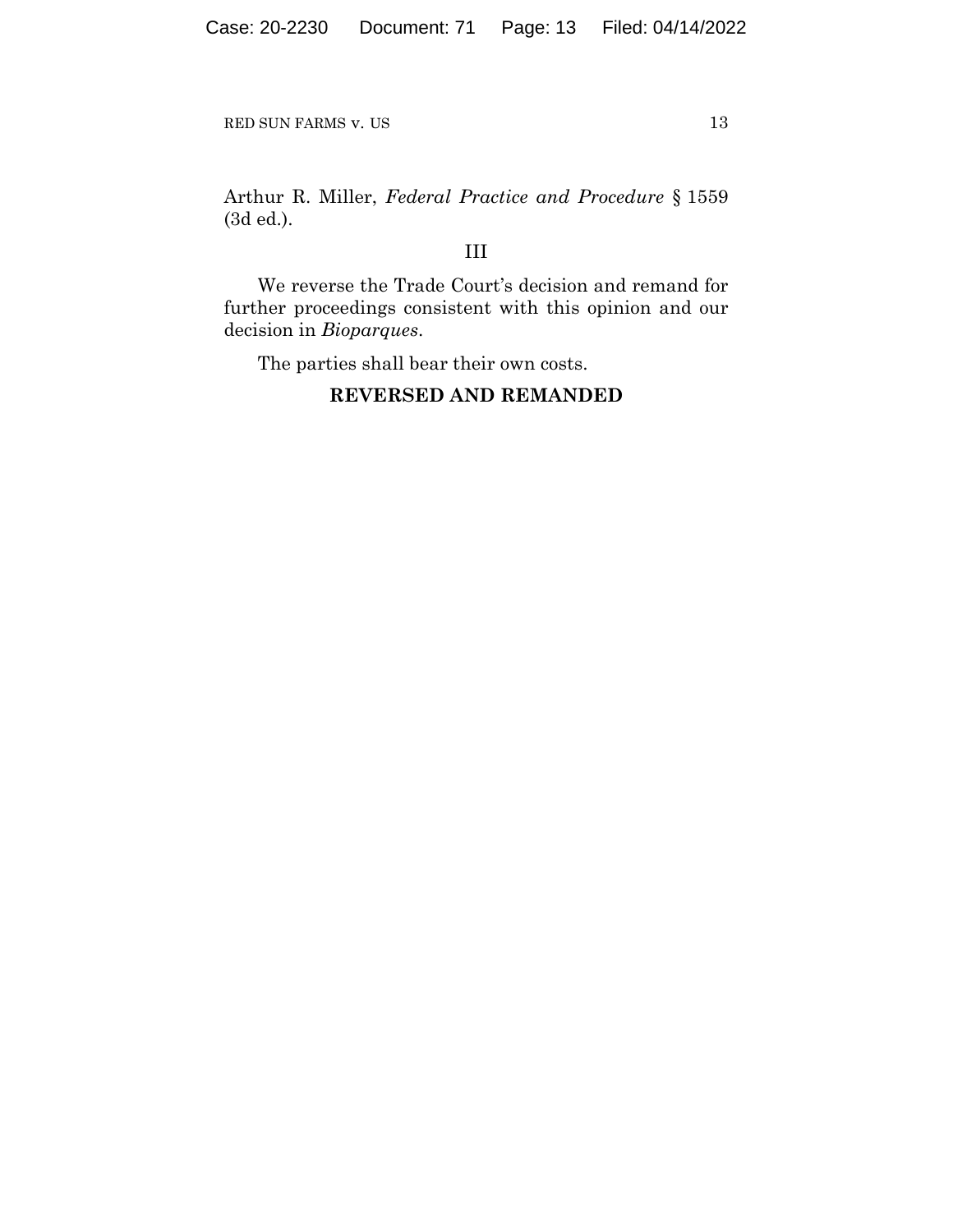# United States Court of Appeals for the Federal Circuit

**\_\_\_\_\_\_\_\_\_\_\_\_\_\_\_\_\_\_\_\_\_\_** 

**RED SUN FARMS,** *Plaintiff-Appellant*

**v.**

**UNITED STATES, FLORIDA TOMATO EXCHANGE,** *Defendants-Appellees*

**\_\_\_\_\_\_\_\_\_\_\_\_\_\_\_\_\_\_\_\_\_\_** 

2020-2230 **\_\_\_\_\_\_\_\_\_\_\_\_\_\_\_\_\_\_\_\_\_\_** 

Appeal from the United States Court of International Trade in No. 1:19-cv-00205-JCG, Judge Jennifer Choe-Groves.

 $\overline{\phantom{a}}$  , we can assume that the contract of  $\overline{\phantom{a}}$ 

DYK, *Circuit Judge*, concurring-in-part and dissenting-inpart.

I join part II.B of the majority opinion, but I respectfully dissent from the majority's holding that 19 U.S.C.  $§ 1516a(a)(2)(B)(iv)$  ("B(iv)") provides a basis for jurisdiction. Subsection B(iv) on its face, in the context of the statute as a whole, and given its history, permits challenges to a final determination resulting from a continued investigation only if the appealing party has previously filed a challenge to the suspension agreement. Both the Trade Court in *Usinas Siderúrgicas de Minas Gerais, S/A v. United States*, 201 F. Supp. 2d 1304 (Ct. Int'l Trade 2002), which has "expertise in addressing antidumping issues and deals on a daily basis with the practical aspects of trade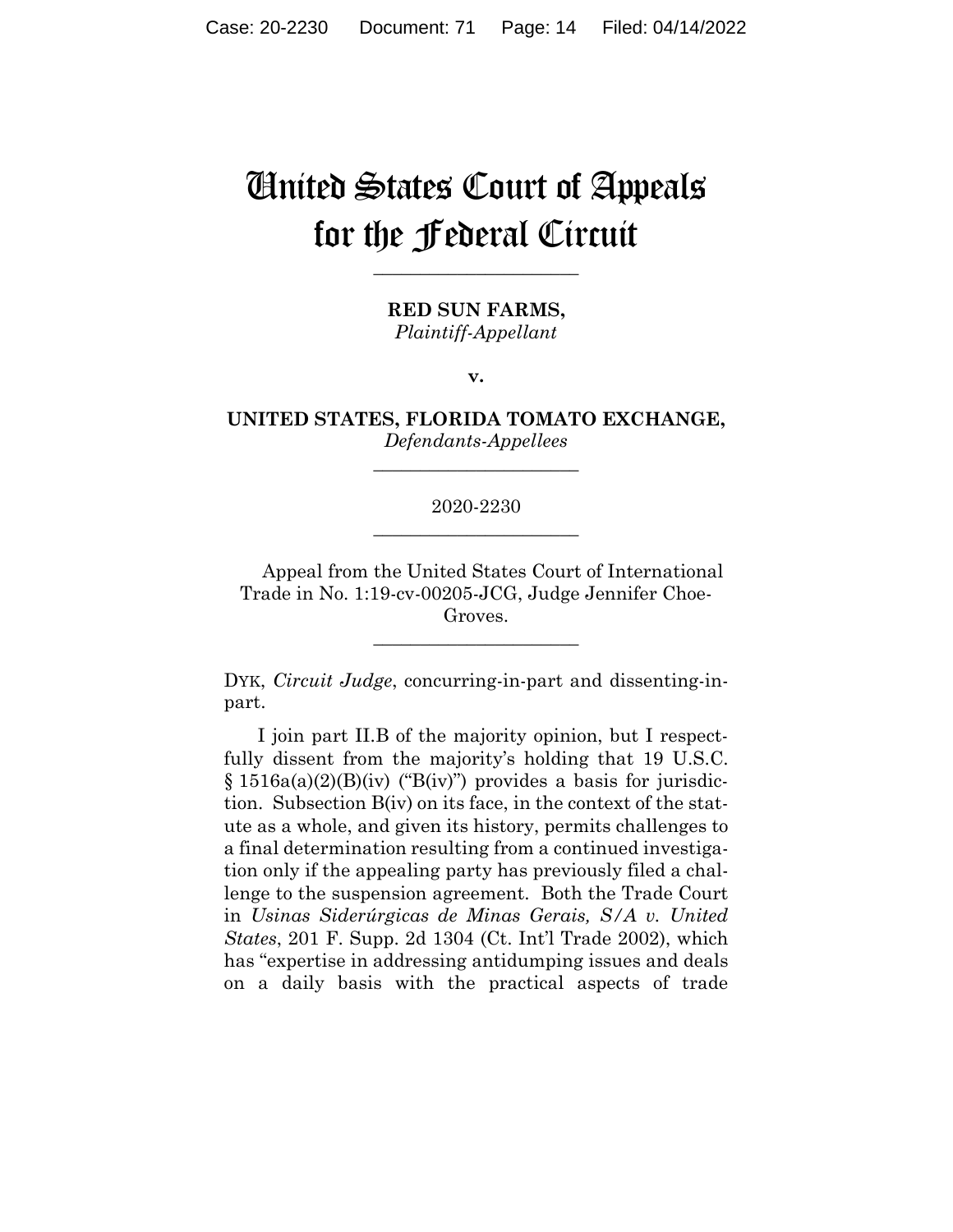practice," *Int'l Trading Co. v. United States*, 281 F.3d 1268, 1274 (Fed. Cir. 2002), and the government on appeal agree.

Subsection B(iv) was originally enacted in 1979. The Trade Agreements Act of 1979 for the first time permitted Commerce to enter into suspension agreements, *see* S. Rep. 96-249, at 67–68 (1979), and provided for judicial review of such agreements in subsection B(iv), *see* Pub. L. No. 96-39, § 1001, 93 Stat. 144, 301 (1979). Congress "narrowly circumscribed" Commerce's "authority" to enter into suspension agreements, S. Rep. 96-249, at 71, allowing only those agreements that were "in the public interest, [could] be effectively monitored by the United States, and me[t] specific criteria," *id.* at 68. In particular, the statute authorized agreements that "eliminate[d] completely the injurious effect of exports to the United States of [the subject] merchandise," but only so long as Commerce could show:

(A) the suppression or undercutting of price levels of domestic products by imports of that merchandise will be prevented, and

(B) for each entry of each exporter the amount by which the estimated foreign market value exceeds the United States price will not exceed 15 percent of the weighted average amount by which the estimated foreign market value exceeded the United States price for all less-than-fair-value entries of the exporter examined during the course of the investigation.

19 U.S.C. § 1673c(c)(1)(A), (B). These provisions reflected Congress's desire to allow Commerce to enter into suspension agreements eliminating the injurious effects of exports—the type of agreement at issue here—only when the agreement remedied price discrimination determined to exist in antidumping proceedings, thus "serv[ing] the interest[s] of the public and the domestic industry affected." S. Rep. 96-249, at 71.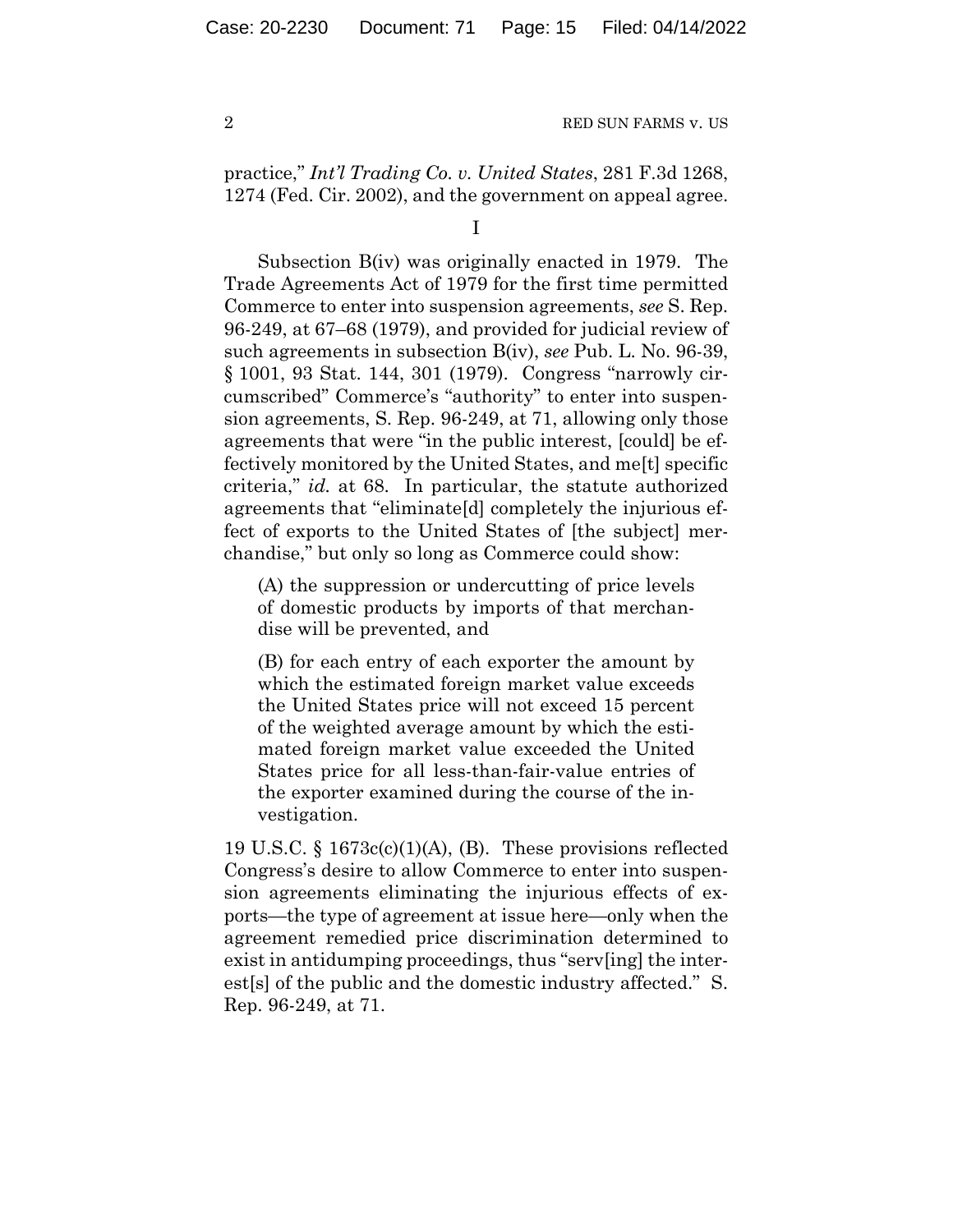To ensure such symmetry, Congress required Commerce to publish its affirmative preliminary dumping determination together with the suspension agreement, making issuance of a preliminary determination prerequisite to Commerce's suspension decision. *See*  $§ 1673c(f)(1)(A)$  ("If the administering authority determines to suspend an investigation . . . it shall . . . publish notice of [the] suspension . . . and issue an affirmative preliminary determination . . . with respect to the subject merchandise, unless it has previously issued such a determination in the same investigation."); *see also* S. Rep. No. 96-249, at 68 ("Upon accepting an agreement, [Commerce] would publish notice in the Federal Register of the suspension together with notice of an affirmative preliminary determination, unless such a determination has already been made during an investigation.").

If a suspension agreement were alleged to be inconsistent with any of the statutory requirements, Congress provided interested parties two routes to challenge the agreement—either in an administrative proceeding before the International Trade Commission ("ITC"), *see* § 1673c(h)(1), or in the Trade Court under subsection B(iv). Given that the statutory grounds for challenging suspension agreements were failure to remedy discrimination, it appears likely that Congress primarily contemplated challenges to agreements by domestic producers. As originally enacted, subsection B(iv) authorized Trade Court review of suspension agreements by providing:

(B) Reviewable determinations

The determinations which may be contested under subparagraph (A) are as follows:

\* \* \*

A determination by the administering authority, under section [1671c or 1673c] of this Act, to suspend an antidumping duty or a countervailing duty investigation.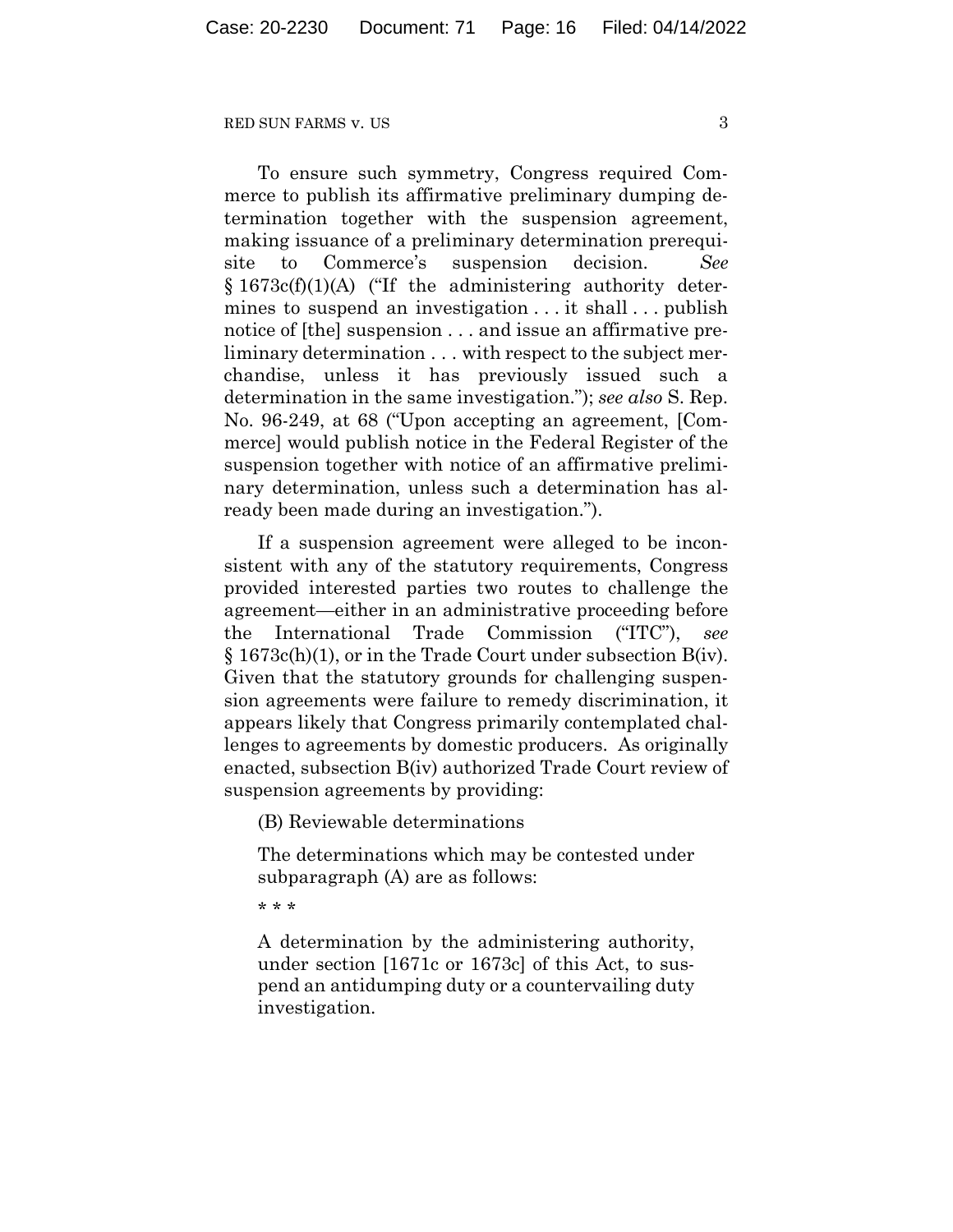## 93 Stat. at 301.

The statute was amended in 1984 to incorporate the underlined language:

(B) Reviewable determinations

The determinations which may be contested under subparagraph (A) are as follows:

\* \* \*

(iv) A determination by the administering authority, under section [1671c or 1673c] of this title, to suspend an antidumping duty or a countervailing duty investigation, including any final determination resulting from a continued investigation which changes the size of the dumping margin or net subsidy calculated, or the reasoning underlying such calculations, at the time the suspension agreement was concluded.

Pub. L. No. 98-573, § 623, 98 Stat. 2948, 3041 (1984) (emphasis added).

## II

The genesis of the 1984 amendment is clear enough. Subsection B(iv) as originally enacted did not account for the fact that the 1979 version of § 1673c permitted suspended investigations to be continued within 20 days of a suspension agreement's publication at the request of (1) the foreign exporter-subjects, or (2) domestic industries and related labor unions, trade, and business associations, *see* 93 Stat. at 168; § 1673c(f)(3), (g), and that these final determinations might affect the validity of the suspension agreement. For example, continued investigations and their resulting final determinations could give rise to situations in which a final determination reduced the dumping margin so that the domestic producers' grounds for challenging the suspension agreement were eliminated, giving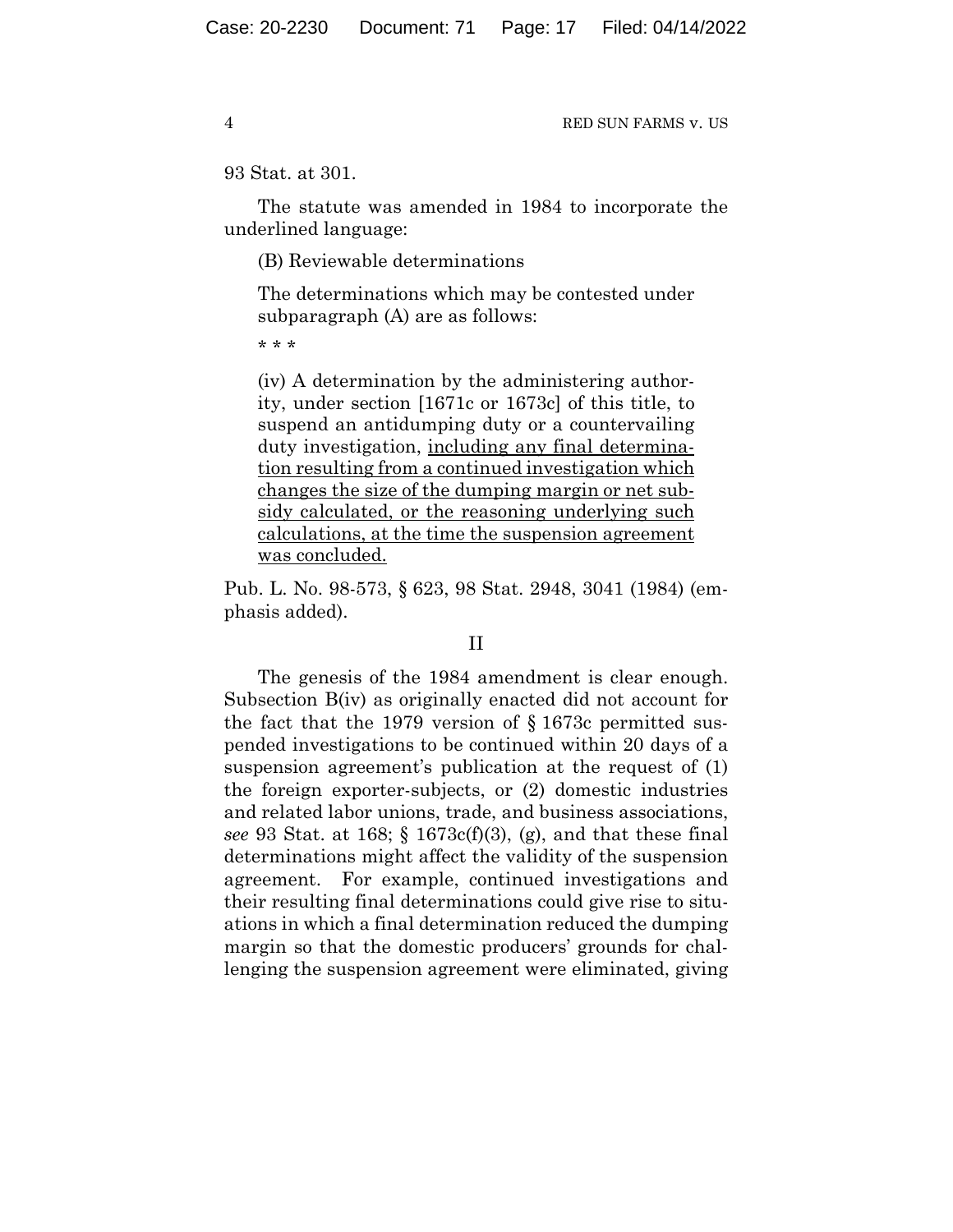rise to a problem that could be resolved by appealing the final determination.

Congress accordingly amended subsection B(iv) to permit challenges in the same proceeding to the suspension agreement and the final determination, incorporating the "including" language at issue here. The connection between the final determination and the suspension agreement is evident from the language of the provision itself. The amendment did not enable the Trade Court's review of all final determinations—it limited review only to those final determinations that altered the size of the dumping margins (or reasoning) in effect at the time of the suspension agreement's execution. It permitted parties to challenge the changes reflected in the final determination, for example a higher or lower dumping margin that might affect the validity of the suspension agreement. Since a final determination does not go into effect until it is embodied in an antidumping order, the only purpose of allowing a challenge to the final determination before that order issues is because the final determination could affect the suspension agreement. The Trade Court in *Usinas* reached the same conclusion:

The focus of [subsection B(iv)] is thus on Commerce's determination to suspend the investigation. Judicial review . . . is effectively limited to those cases where it is alleged that the assumptions underlying the suspension determination i.e., Commerce's findings in the preliminary determination—have changed so as to (arguably) render some aspect of the suspension determination defective.

201 F. Supp. 2d at 1312.

It is difficult to think that subsection B(iv) was designed to enable an importer to challenge the final dumping margin so that it could decide whether to withdraw from a suspension agreement. The legislative history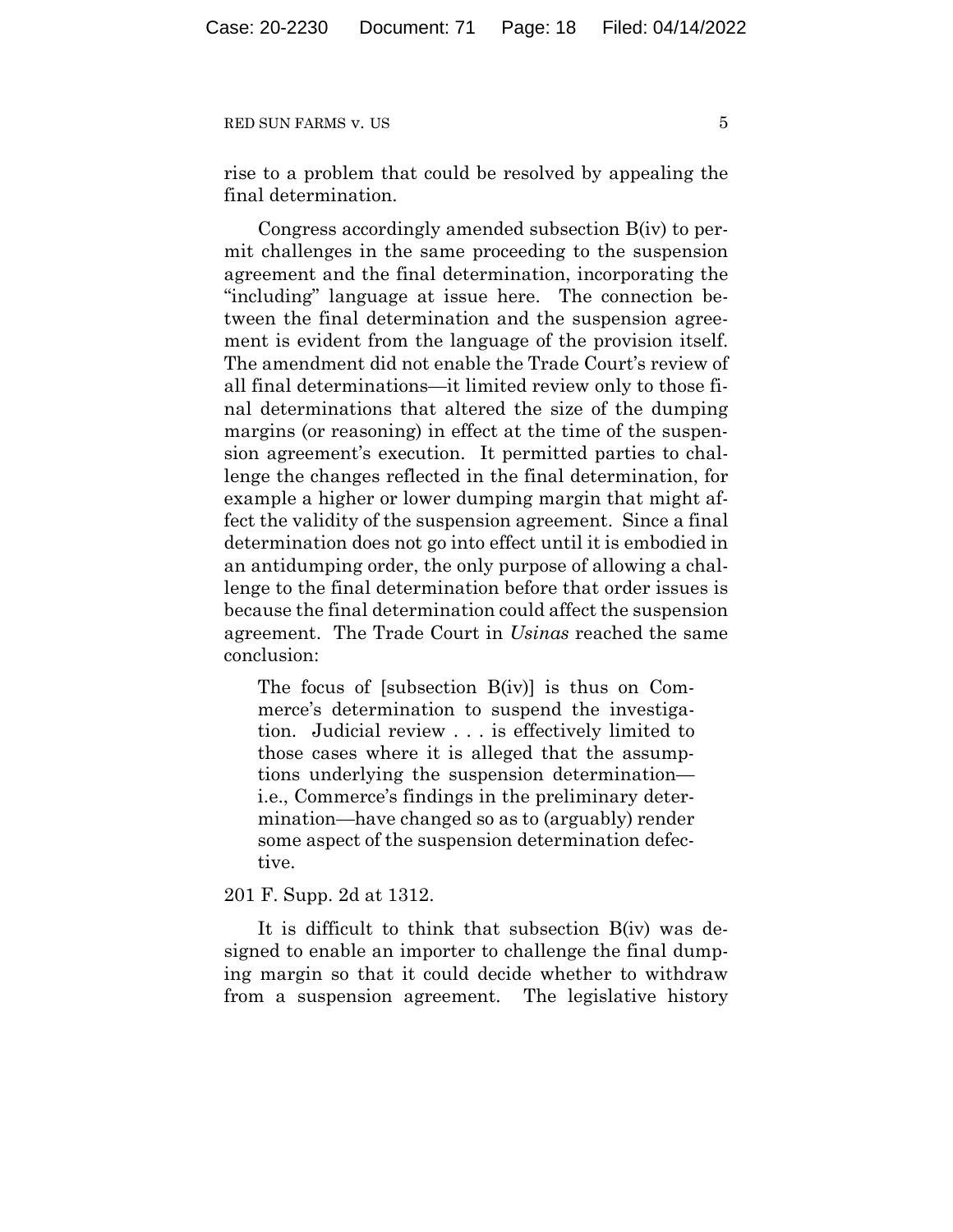discloses no such purpose, and the entire focus of the Congressional concern was with agreements that failed to sufficiently remedy dumping, not with agreements that were overly restrictive.

## III

Nonetheless, the majority holds that a party with standing to bring a subsection B(iv) action may challenge the final determination resulting from a continued investigation without first challenging the suspension agreement itself. Maj. Op. 11. As discussed above, the language and history of the statute contradict any such notion. While it is true that depending on context, the term "including" may be expansive, nothing here suggests that Congress intended a reading that would allow freestanding challenges to a final determination unrelated to the suspension agreement itself. To the contrary, Congress limited the types of challenges that can be brought to these determinations "by 'close reference' to the underlying suspension agreement." *Usinas*, 201 F. Supp. 2d at 430.

The majority also suggests that the statute's use of the word "determinations" in describing "[t]he determinations which may be contested under subparagraph (A)," shows that it would be "unnatural]]" to read subsection  $B(iv)$ 's including clause as being limited to the "determination . . . to suspend." Maj. Op. 9. But the use of the word "determinations" in the introductory language simply refers to the multiple determinations listed in subsections B(i)–(viii), it does not show that subsection B(iv) contains multiple independently-challengeable determinations.

So too, nothing in §  $1516a(a)(2)(A)$ 's timing requirements supports the majority's approach. The statute requires that a party seeking to challenge a suspension agreement file a summons "[w]ithin thirty days after" publication of "notice of any determination described in [subsection  $B(iv)$ ," § 1516a(a)(2)(A), a provision included in the 1979 version of the statute, *see* 93 Stat. at 301. The